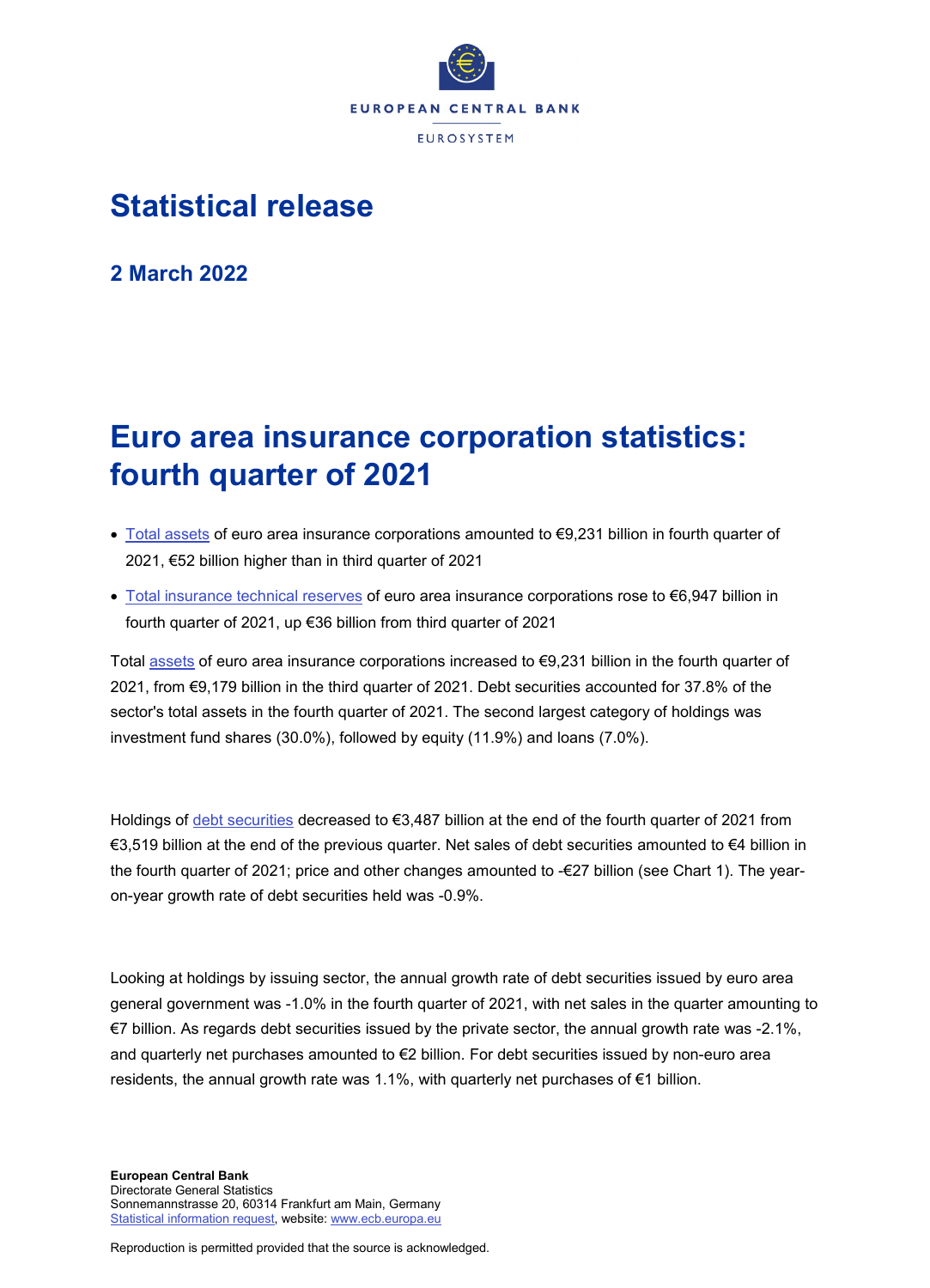#### **Chart 1**

Insurance corporations' holdings of debt securities by issuing sector



[Data for insurance corporations' holdings of debt securities by issuing sector](https://sdw.ecb.europa.eu/browseSelection.do?type=series&q=ICB.Q.U2.X.S128.A30.T.4.U2.S1._T.EUR%2c+ICB.Q.U2.X.S128.A30.T.4.U2.S13._T.EUR%2c+ICB.Q.U2.X.S128.A30.T.4.U4.S1._T.EUR%2c+ICB.Q.U2.X.S128.A30.T.4.W0.S1._T.EUR&node=SEARCHRESULTS&ec=&oc=&rc=&cv=&pb=&dc=&df=)

Turning to insurance corporations' holdings of [investment fund shares,](https://sdw.ecb.europa.eu/browseSelection.do?type=series&q=ICB.Q.U2.X.S128.A60.T.1.W0.S1._T.EUR+ICB.Q.U2.X.S128.A60.T.4.W0.S1._T.EUR+ICB.Q.U2.X.S128.A60.T.Z.W0.S1._T.EUR&node=SEARCHRESULTS&ec=&oc=&rc=&cv=&pb=&dc=&df=) these increased to €2,769 billion in the fourth quarter of 2021, from €2,686 billion in the previous quarter, with net purchases of €37 billion and price and other changes of €46 billion (see Chart 2). The year-on-year growth rate in the fourth quarter of 2021 was 6.5%.

The annual growth rate of euro area money market fund shares held by insurance corporations was 1.0% in the fourth quarter of 2021, with net sales in the quarter amounting to €9 billion. As regards holdings of euro area non-money market fund shares, the annual growth rate was 6.7%, with quarterly net purchases amounting to €42 billion. For investment fund shares issued by non-euro area residents, the annual growth rate was 11.9%, with quarterly net purchases of  $\epsilon$ 4 billion.

**European Central Bank** Directorate General Statistics Sonnemannstrasse 20, 60314 Frankfurt am Main, Germany [Statistical information request,](https://ecb-registration.escb.eu/statistical-information) website: [www.ecb.europa.eu](http://www.ecb.europa.eu/)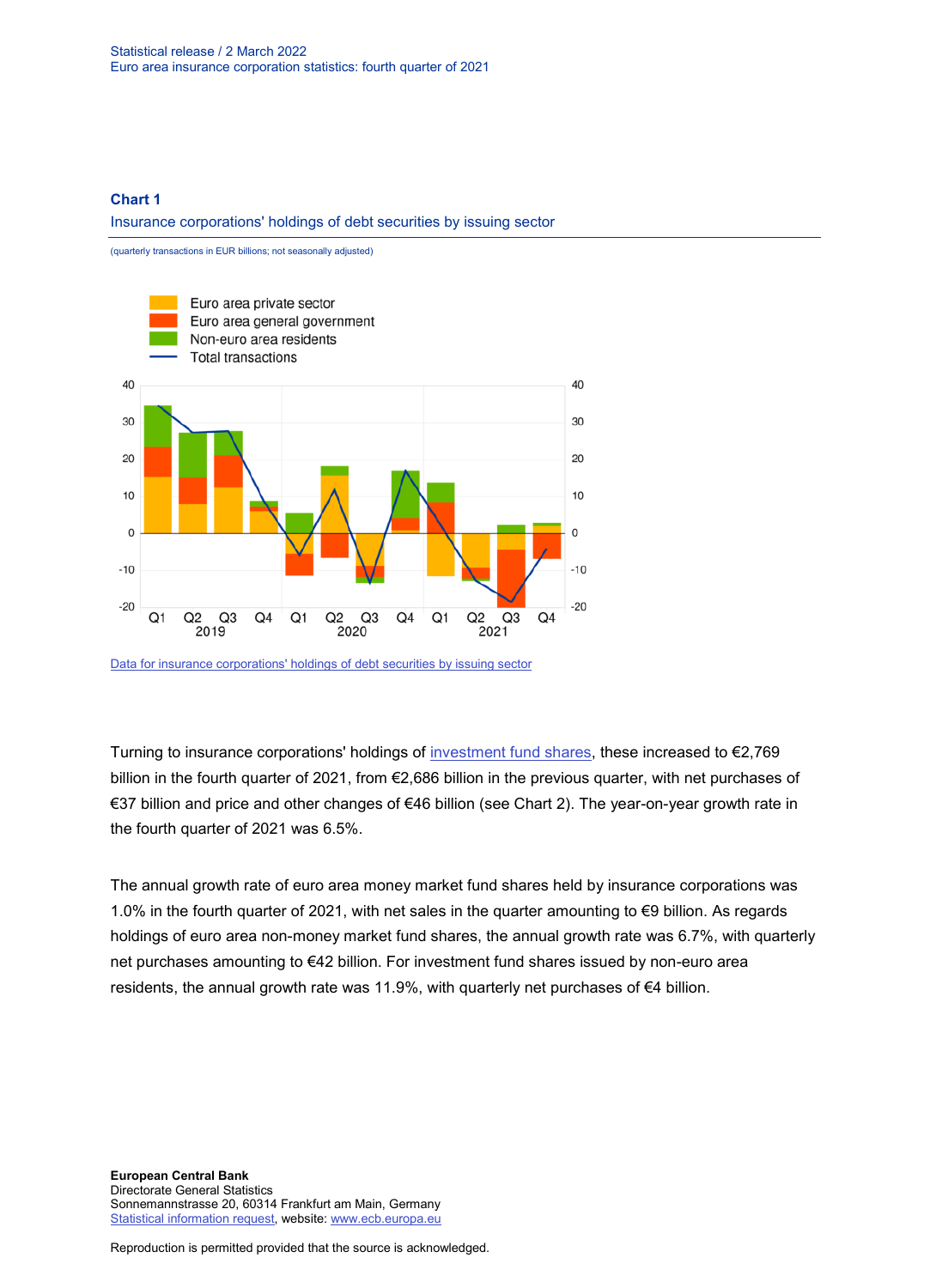#### **Chart 2**

Insurance corporations' holdings of investment fund shares by issuing sector



[Data for insurance corporations' holdings of investment fund shares by issuing sector](https://sdw.ecb.europa.eu/browseSelection.do?type=series&q=ICB.Q.U2.X.S128.A61.T.4.U2.S12K._T.EUR%2c+ICB.Q.U2.X.S128.A62.T.4.U2.S124._T.EUR%2c++ICB.Q.U2.X.S128.A60.T.4.U4.S1._T.EUR%2c+ICB.Q.U2.X.S128.A60.T.4.W0.S1._T.EUR&node=SEARCHRESULTS&ec=&oc=&rc=&cv=&pb=&dc=&df=)

In terms of main liabilities, total [insurance technical reserves](https://sdw.ecb.europa.eu/browseSelection.do?type=series&q=ICB.Q.U2.X.S128.L40.T.1.W0.S1._T.EUR+ICB.Q.U2.X.S128.L41.T.1.W0.S1._T.EUR++ICB.Q.U2.X.S128.L411.T.1.W0.S1._T.EUR+&node=SEARCHRESULTS&ec=&oc=&rc=&cv=&pb=&dc=&df=) of insurance corporations amounted to €6,947 billion in the fourth quarter of 2021, up from €6,911 billion in the third quarter of 2021 (see Annex, Table 1). Life insurance technical reserves accounted for 90.6% of total insurance technical reserves in the fourth quarter of 2021. Unit-linked products amounted to €1,610 billion, accounting for 25.6% of total life insurance technical reserves.

**For queries, please use the [statistical information request](https://ecb-registration.escb.eu/statistical-information) form.**

#### **Notes:**

"Other assets" includes currency and deposits, insurance technical reserves and related claims, financial derivatives, non-

financial assets and remaining assets.

**European Central Bank** Directorate General Statistics Sonnemannstrasse 20, 60314 Frankfurt am Main, Germany [Statistical information request,](https://ecb-registration.escb.eu/statistical-information) website: [www.ecb.europa.eu](http://www.ecb.europa.eu/)

Reproduction is permitted provided that the source is acknowledged.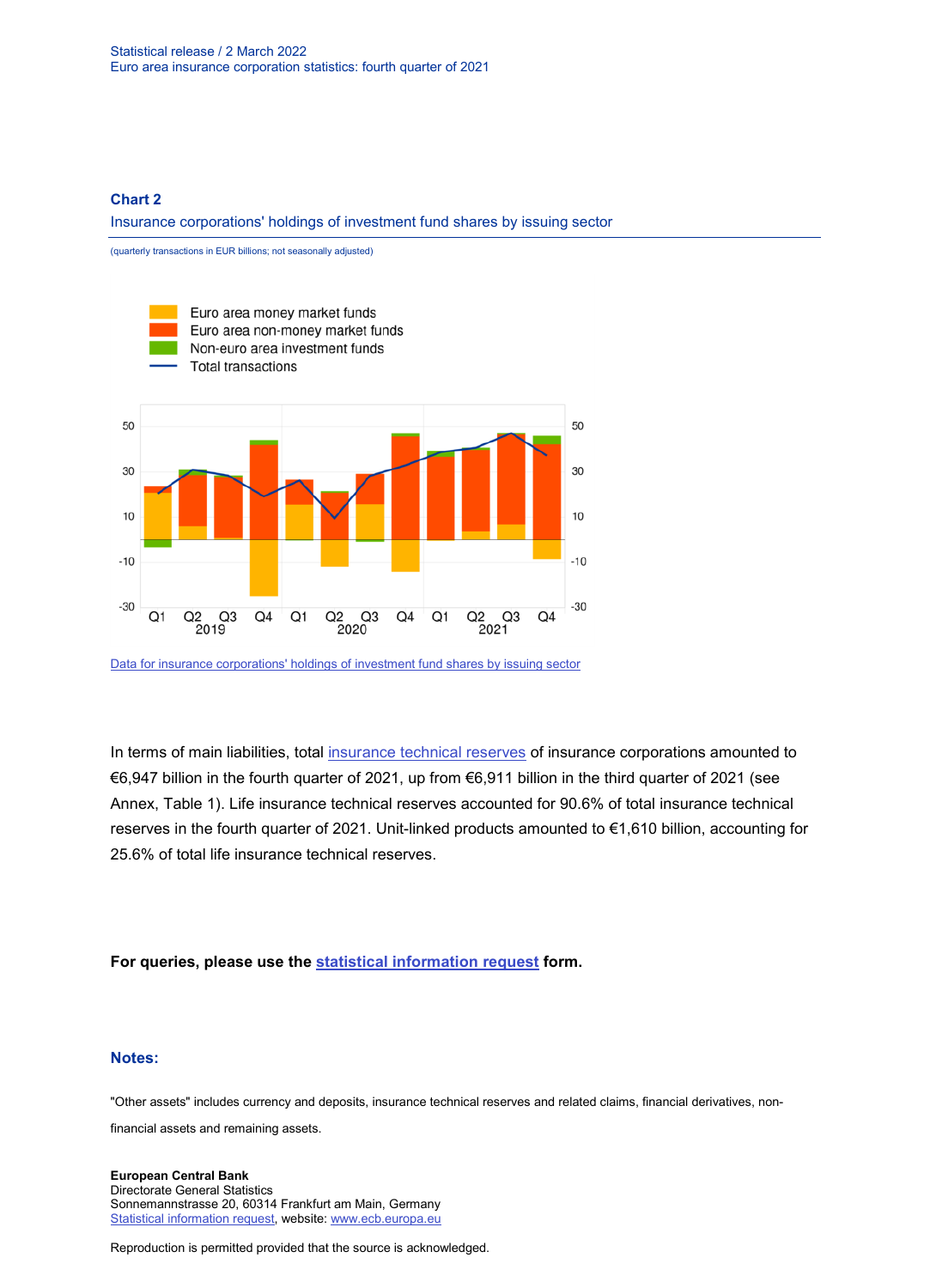"Private sector" refers to euro area excluding general government.

"Investment funds" includes money market funds and non-money market funds.

Hyperlinks in the main body of the statistical release and in the annex table lead to data that may change with subsequent releases as a result of revisions. Figures shown in the annex table are a snapshot of the data as at the time of the current release.